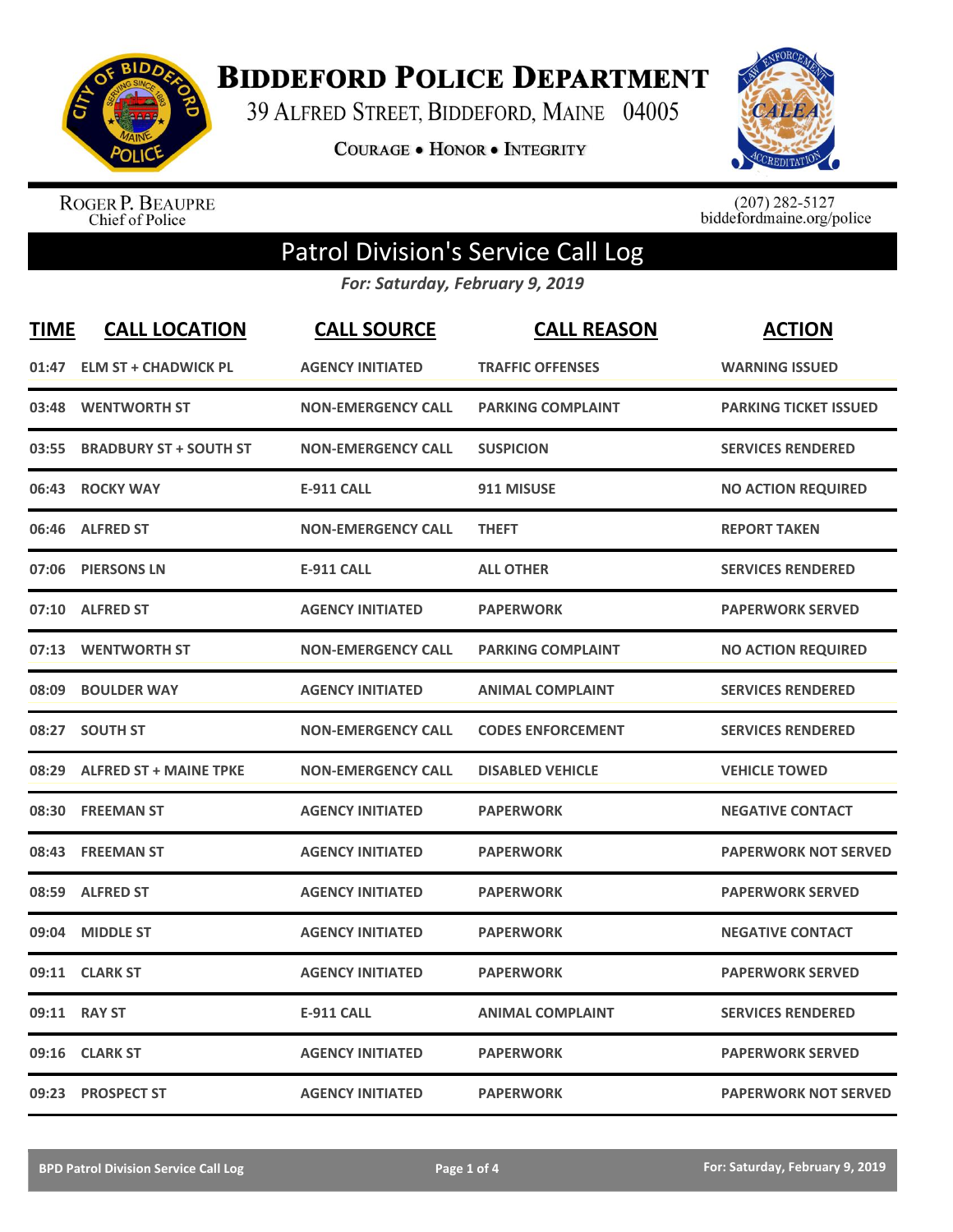| <b>TIME</b> | <b>CALL LOCATION</b>           | <b>CALL SOURCE</b>                                        | <b>CALL REASON</b>                                         | <b>ACTION</b>                |
|-------------|--------------------------------|-----------------------------------------------------------|------------------------------------------------------------|------------------------------|
| 09:26       | <b>CHERRY LN</b>               | <b>AGENCY INITIATED</b>                                   | <b>PAPERWORK</b>                                           | <b>PAPERWORK SERVED</b>      |
| 09:37       | <b>GRANITE ST</b>              | <b>AGENCY INITIATED</b>                                   | <b>PAPERWORK</b>                                           | <b>PAPERWORK NOT SERVED</b>  |
| 09:39       | <b>GRAHAM ST + ALFRED ST</b>   | <b>AGENCY INITIATED</b>                                   | <b>PAPERWORK</b>                                           | <b>PAPERWORK SERVED</b>      |
|             | 09:42 MAIN ST                  | <b>NON-EMERGENCY CALL</b>                                 | <b>ARTICLES LOST/FOUND</b>                                 | <b>SERVICES RENDERED</b>     |
|             | 09:50 RAYMOND ST               | <b>AGENCY INITIATED</b>                                   | <b>PAPERWORK</b>                                           | <b>PAPERWORK NOT SERVED</b>  |
|             | 10:05 HIGH ST                  | <b>AGENCY INITIATED</b>                                   | <b>PAPERWORK</b>                                           | <b>PAPERWORK SERVED</b>      |
|             | 10:07 POOL ST                  | <b>AGENCY INITIATED</b>                                   | <b>TRAFFIC OFFENSES</b>                                    | <b>NO ACTION REQUIRED</b>    |
|             | 10:13 POOL ST                  | <b>AGENCY INITIATED</b>                                   | <b>PAPERWORK</b>                                           | <b>PAPERWORK SERVED</b>      |
|             | <b>10:14 RIVER RD</b>          | <b>AGENCY INITIATED</b>                                   | <b>ANIMAL COMPLAINT</b>                                    | <b>SERVICES RENDERED</b>     |
|             | 10:27 FRANKLIN ST              | <b>RADIO</b>                                              | <b>DPW NOTIFICATION</b>                                    | <b>REFERRED OTHER AGENCY</b> |
|             | 10:38 ALFRED ST                | <b>WALK-IN AT STATION</b>                                 | <b>COURT ORDERED CHECK IN</b>                              | <b>SERVICES RENDERED</b>     |
|             | 10:38 ALFRED ST                | <b>WALK-IN AT STATION</b>                                 | <b>PAPERWORK</b>                                           | <b>PAPERWORK SERVED</b>      |
|             | 10:48 CLEAVES ST               | <b>AGENCY INITIATED</b>                                   | <b>PAPERWORK</b>                                           | <b>PAPERWORK NOT SERVED</b>  |
|             | 10:50 POOL ST                  | <b>AGENCY INITIATED</b>                                   | <b>TRAFFIC OFFENSES</b>                                    | <b>WARNING ISSUED</b>        |
|             | 10:57 ALFRED ST                | <b>WALK-IN AT STATION</b>                                 | <b>PAPERWORK</b>                                           | <b>PAPERWORK SERVED</b>      |
|             | 10:57 POOL ST                  | <b>AGENCY INITIATED</b>                                   | <b>TRAFFIC OFFENSES</b>                                    | <b>WARNING ISSUED</b>        |
|             | 11:12 ALFRED ST + JEFFERSON ST |                                                           | AGENCY INITIATED OPER AFTER SUSPENSION                     | <b>CITATION ISSUED</b>       |
|             |                                | CHARGE: OPERATE WHILE LICENSE SUSPENDED OR REVOKED, PRIOR | OFFENDER: SAIMA SAYED  AGE: 25  RESIDENT OF: BIDDEFORD, ME |                              |
|             | 11:21 ALFRED ST                | <b>NON-EMERGENCY CALL</b>                                 | <b>ALL OTHER</b>                                           | <b>SERVICES RENDERED</b>     |
|             | <b>11:23 MAIN ST</b>           | <b>NON-EMERGENCY CALL</b>                                 | <b>DOMESTIC COMPLAINTS</b>                                 | <b>REPORT TAKEN</b>          |
|             | 11:30 HILLS BEACH RD           | <b>AGENCY INITIATED</b>                                   | <b>TRAFFIC OFFENSES</b>                                    | <b>WARNING ISSUED</b>        |
|             | 11:49 POOL ST                  | <b>AGENCY INITIATED</b>                                   | <b>TRAFFIC OFFENSES</b>                                    | <b>WARNING ISSUED</b>        |
|             | 12:00 POOL ST                  | <b>AGENCY INITIATED</b>                                   | <b>TRAFFIC OFFENSES</b>                                    | <b>WARNING ISSUED</b>        |
|             | 12:02 POOL ST                  | <b>AGENCY INITIATED</b>                                   | <b>PAPERWORK</b>                                           | <b>PAPERWORK NOT SERVED</b>  |
|             | <b>12:09 HILL ST</b>           | <b>AGENCY INITIATED</b>                                   | <b>PAPERWORK</b>                                           | <b>PAPERWORK NOT SERVED</b>  |
|             | 12:26 GRAHAM ST                | <b>NON-EMERGENCY CALL</b>                                 | <b>DOMESTIC COMPLAINTS</b>                                 | <b>REPORT TAKEN</b>          |
|             |                                |                                                           |                                                            |                              |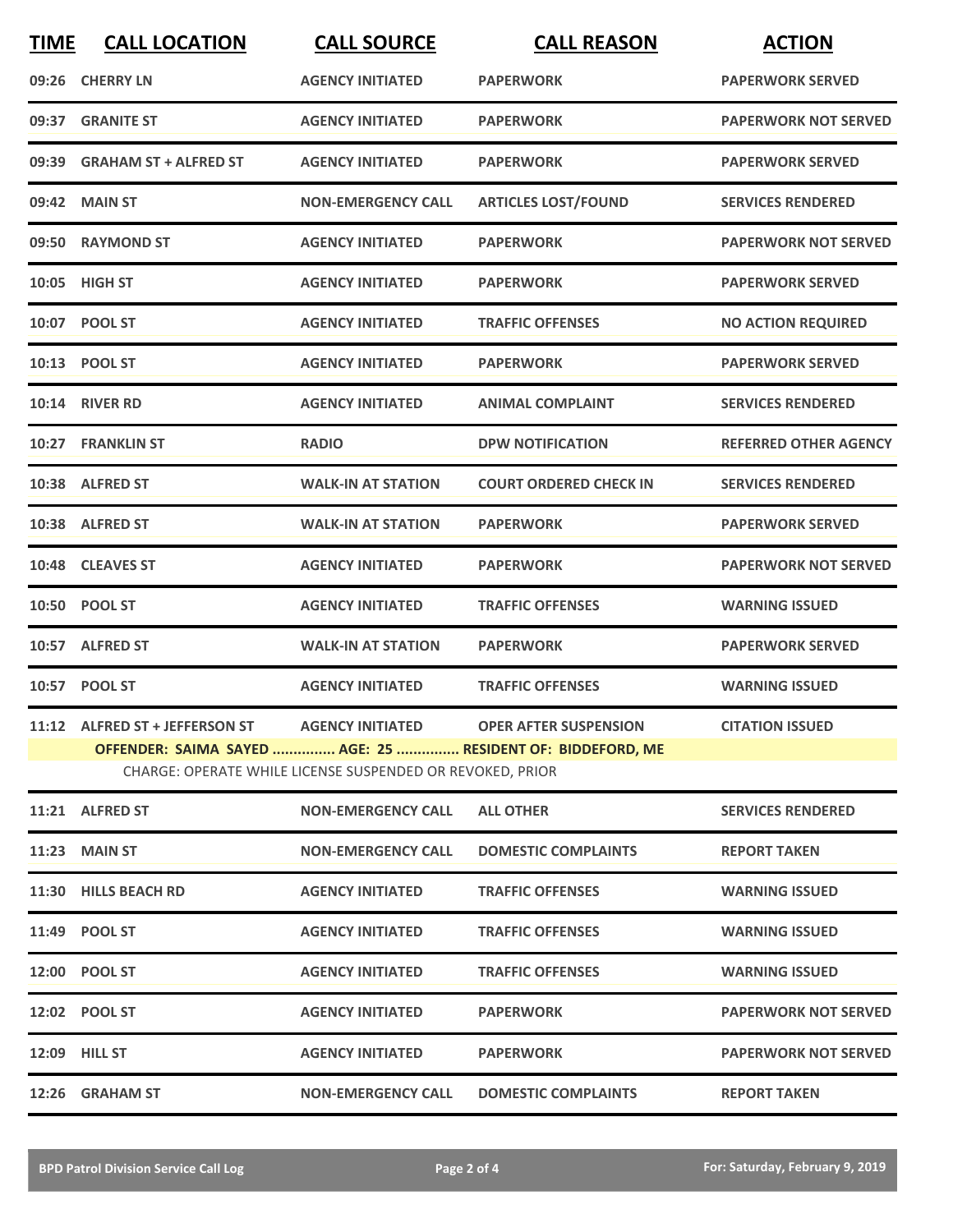| <b>TIME</b> | <b>CALL LOCATION</b>                           | <b>CALL SOURCE</b>        | <b>CALL REASON</b>                                          | <b>ACTION</b>               |
|-------------|------------------------------------------------|---------------------------|-------------------------------------------------------------|-----------------------------|
|             | 12:44 FREEMAN ST                               | <b>AGENCY INITIATED</b>   | <b>ANIMAL COMPLAINT</b>                                     | <b>NEGATIVE CONTACT</b>     |
|             | 12:45 POOL ST                                  | <b>AGENCY INITIATED</b>   | <b>TRAFFIC OFFENSES</b>                                     | <b>WARNING ISSUED</b>       |
|             | 12:54 CHERRYFIELD AVE                          | <b>AGENCY INITIATED</b>   | <b>PAPERWORK</b>                                            | <b>PAPERWORK NOT SERVED</b> |
|             | 13:10 MAINE TPKE + ALFRED ST                   | <b>NON-EMERGENCY CALL</b> | <b>ESCORTS / RELAYS</b>                                     | <b>SERVICES RENDERED</b>    |
|             | 13:57 PROSPECT ST                              | <b>AGENCY INITIATED</b>   | <b>PAPERWORK</b>                                            | <b>PAPERWORK NOT SERVED</b> |
|             | <b>13:59 HILL ST</b>                           | <b>AGENCY INITIATED</b>   | <b>TRAFFIC OFFENSES</b>                                     | <b>VSAC ISSUED</b>          |
|             | 14:49 ALFRED ST + SUMMER ST                    | <b>AGENCY INITIATED</b>   | <b>TRAFFIC OFFENSES</b>                                     | <b>WARNING ISSUED</b>       |
|             | <b>14:55 SOUTHGATE AVE</b>                     | <b>NON-EMERGENCY CALL</b> | <b>ANIMAL COMPLAINT</b>                                     | <b>SERVICES RENDERED</b>    |
| 15:22       | <b>SOUTH ST</b>                                | <b>AGENCY INITIATED</b>   | <b>TRAFFIC OFFENSES</b>                                     | <b>CITATION ISSUED</b>      |
|             | <b>CHARGE: OPERATE VEHICLE WITHOUT LICENSE</b> |                           | OFFENDER: LINDA JEAN HALL  AGE: 64  RESIDENT OF: DAYTON, ME |                             |
|             | 15:33 WEST ST + GERTRUDE AVE                   | <b>AGENCY INITIATED</b>   | <b>TRAFFIC OFFENSES</b>                                     | <b>WARNING ISSUED</b>       |
|             | 15:53 ALFRED ST                                | <b>AGENCY INITIATED</b>   | <b>PAPERWORK</b>                                            | <b>PAPERWORK SERVED</b>     |
|             | 16:10 SOUTH ST                                 | <b>AGENCY INITIATED</b>   | <b>TRAFFIC OFFENSES</b>                                     | <b>WARNING ISSUED</b>       |
|             | 16:12    FOSS ST                               | <b>AGENCY INITIATED</b>   | <b>PAPERWORK</b>                                            | <b>PAPERWORK SERVED</b>     |
|             | 16:18 SOUTH ST                                 | <b>AGENCY INITIATED</b>   | <b>TRAFFIC OFFENSES</b>                                     | <b>VSAC ISSUED</b>          |
|             | 16:19 ELM ST                                   | <b>NON-EMERGENCY CALL</b> | <b>SUSPICION</b>                                            | <b>SERVICES RENDERED</b>    |
|             | 16:29 SUMMER ST                                | <b>NON-EMERGENCY CALL</b> | 911 MISUSE                                                  | <b>WARNING ISSUED</b>       |
|             | 16:44 ALFRED ST                                | <b>WALK-IN AT STATION</b> | <b>PAPERWORK</b>                                            | <b>PAPERWORK SERVED</b>     |
|             | 16:49    FOSS ST                               | <b>AGENCY INITIATED</b>   | <b>PAPERWORK</b>                                            | <b>PAPERWORK SERVED</b>     |
|             | 16:51 ADAMS ST + JEFFERSON ST                  | <b>AGENCY INITIATED</b>   | <b>TRAFFIC OFFENSES</b>                                     | <b>VSAC ISSUED</b>          |
|             | 17:02 SOUTH ST                                 | <b>AGENCY INITIATED</b>   | <b>TRAFFIC OFFENSES</b>                                     | <b>VSAC ISSUED</b>          |
|             | 17:06 CENTER ST                                | <b>WALK-IN AT STATION</b> | <b>ARTICLES LOST/FOUND</b>                                  | <b>SERVICES RENDERED</b>    |
|             | 17:22 OLD DOGS LN + ALFRED ST                  | <b>AGENCY INITIATED</b>   | <b>TRAFFIC OFFENSES</b>                                     | <b>WARNING ISSUED</b>       |
|             | 17:27 ALFRED ST                                | <b>AGENCY INITIATED</b>   | <b>TRAFFIC OFFENSES</b>                                     | <b>VSAC ISSUED</b>          |
|             | 17:28 ALFRED ST                                | <b>WALK-IN AT STATION</b> | <b>PAPERWORK</b>                                            | <b>PAPERWORK SERVED</b>     |
|             | 17:40 SOUTH ST                                 | <b>NON-EMERGENCY CALL</b> | <b>HARASSMENT</b>                                           | <b>SERVICES RENDERED</b>    |